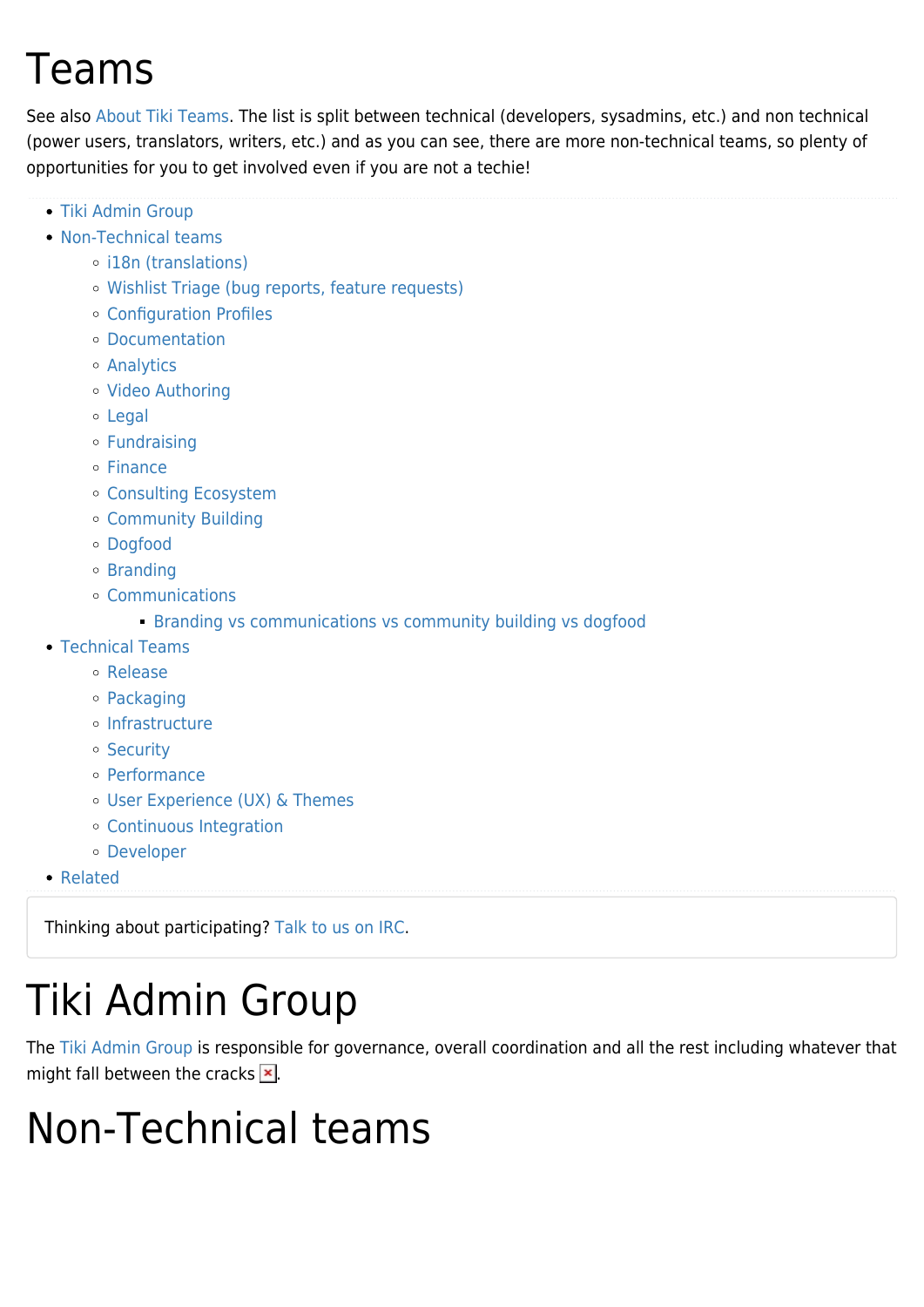# i18n (translations)

[i18n Team](https://translation.tiki.org/i18n-Team) is everything related to language strings, translations and localizations (l10n) and increase the number of languages in Tiki.

# Wishlist Triage (bug reports, feature requests)

The [Wishlist Triage Team](https://translation.tiki.org/Wishlist-Triage-Team) reviews patches, bug reports and feature requests and prioritizes and categorizes them. They just triage but don't fix. They identify potential contributors and encourage them to go beyond bug reporting. Team leader: [luciash d' being](https://translation.tiki.org/user199) 

# Configuration Profiles

The [Configuration Profiles Team](https://translation.tiki.org/Configuration-Profiles-Team) is responsible to produce a great **first impression** and useful **out-of-the box solutions** for site admins. Maintaining profiles for [use cases,](https://translation.tiki.org/Use-Cases) a coherent admin panel, and sensible defaults.

#### Documentation

The [Documentation Team](https://translation.tiki.org/Documentation-Team) has the challenge of maintaining documentation for **what Tiki does**, hundreds of features, over 1000 pages, and a new release every 6 months!

# Analytics

The [Analytics Team](https://translation.tiki.org/Analytics-Team) is responsible for everything to do with stats, big data, etc. both in Tiki the software and Tiki as a community.

# Video Authoring

The [Video Authoring Team](https://translation.tiki.org/Video-Authoring-Team) involves everything to do with videos in Tiki, e.g. interviews, how-to instructional videos, etc..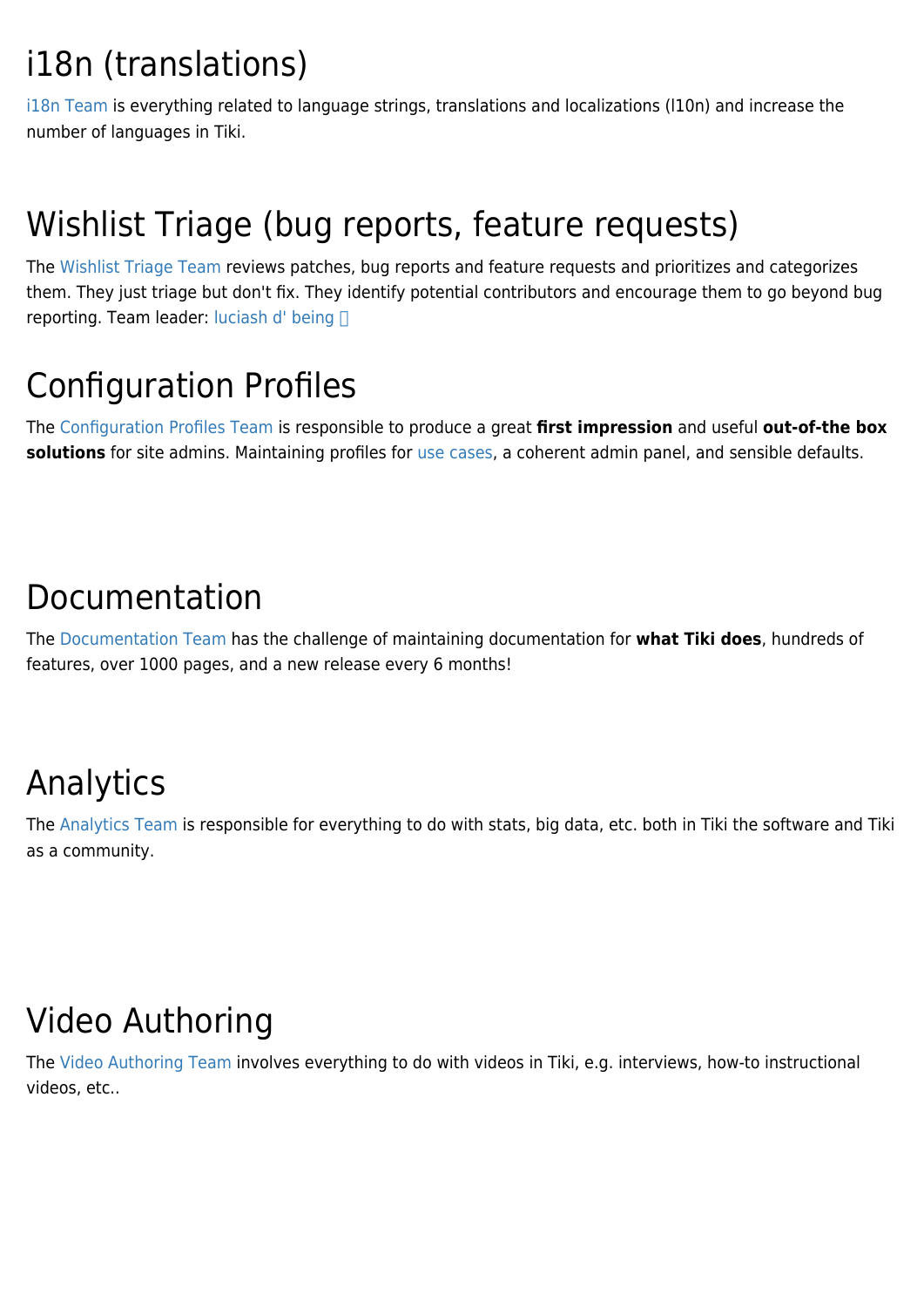# Legal

The [Legal Team](https://translation.tiki.org/Legal-Team) handles everything to do with copyrights, licenses, etc. for content and software and helps the [Tiki Software Community Association](https://translation.tiki.org/Tiki-Software-Community-Association).

# Fundraising

The [Fundraising Team](https://translation.tiki.org/Fundraising-Team) handles everything to do with donations, advertising and sponsors for the [Tiki Software](https://translation.tiki.org/Tiki-Software-Community-Association) [Community Association.](https://translation.tiki.org/Tiki-Software-Community-Association)

# Finance

The [Finance Team](https://translation.tiki.org/Finance-Team) handles everything to do with accounting, and managing the assets of the [Tiki Software](https://translation.tiki.org/Tiki-Software-Community-Association) [Community Association](https://translation.tiki.org/Tiki-Software-Community-Association) (Ex.: domain names)

# Consulting Ecosystem

The [Consulting Ecosystem Team](https://translation.tiki.org/Consulting-Ecosystem-Team) is all about fostering healthy growth of the network of companies that conduct business using/around Tiki, which includes increasing the number of full-time Tiki consultants and making it easier for potential Tiki users to find the right consultants / service providers in the Tiki community to meet their needs.

# Community Building

The [Community Building Team](https://translation.tiki.org/Community-Building-Team) focuses on making Tiki better as a community, and coordinates all efforts related to user support, volunteers coordination, welcoming new users, [TikiFests](https://translation.tiki.org/TikiFest), [Webinars](https://translation.tiki.org/Roundtable-Meetings), etc.

# Dogfood

The [Dogfood Team](https://translation.tiki.org/Dogfood-Team) ensures that all \*.tiki.org sites are configured and working well, according to the software engineering principle of "[Eating your own dog food"](https://translation.tiki.org/DogFood). Team leaders: [luciash d' being](https://translation.tiki.org/user199) and [Roberto Kirschbaum](https://translation.tiki.org/user34542)

# Branding

The [Branding Team](https://translation.tiki.org/Branding-Team) involves market analysis, brand management and providing community tools for a coherent and efficient message.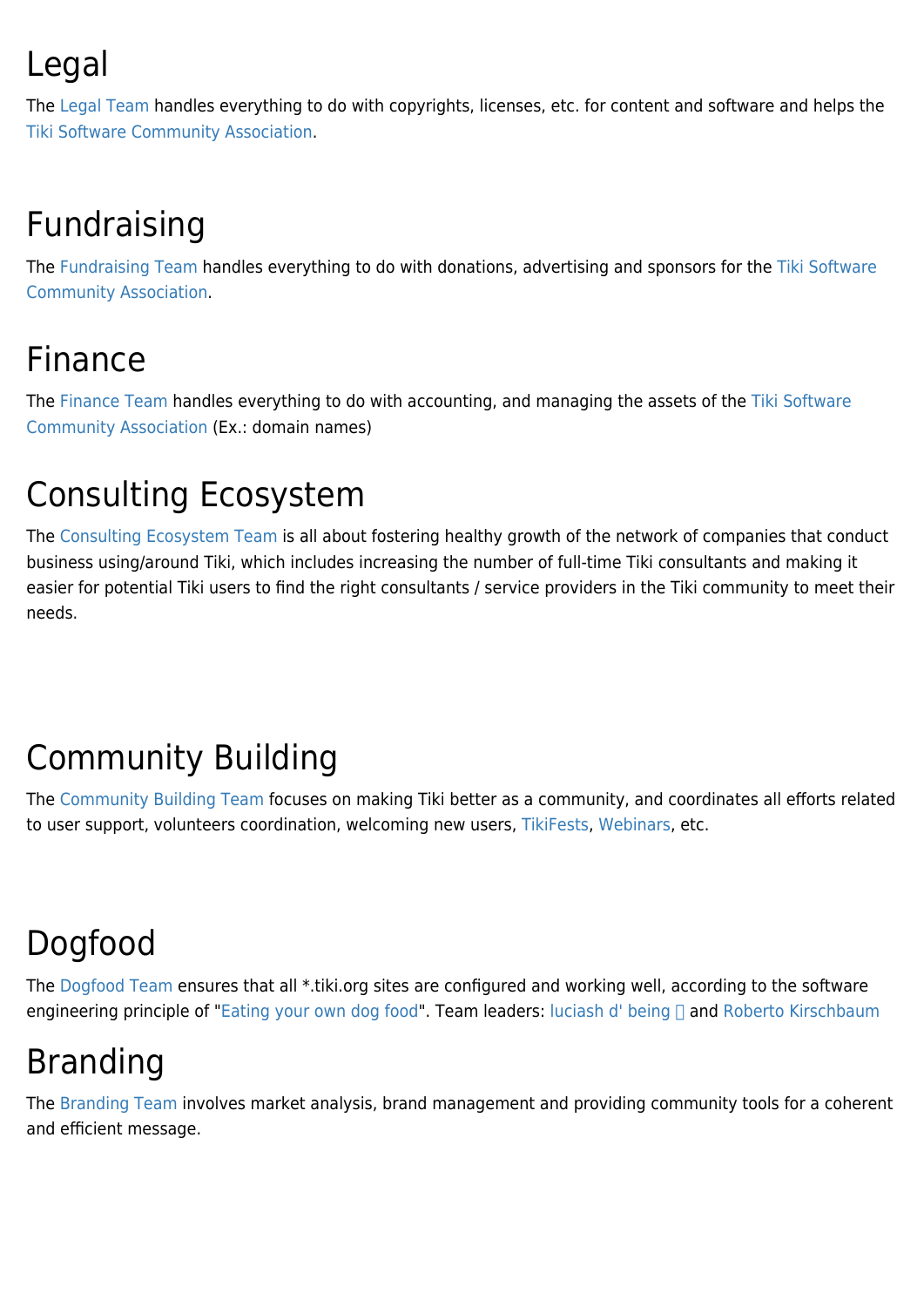## Communications

The [Communications Team](https://translation.tiki.org/Communications-Team) is responsible primarily for our external message (press releases, newsletters, social media, etc.)

#### Branding vs communications vs community building vs dogfood

We spun off [Branding Team](https://translation.tiki.org/Branding-Team) from [Communications Team](https://translation.tiki.org/Communications-Team) as a separate team. There is also an overlap with the [Community Building Team.](https://translation.tiki.org/Community-Building-Team) And more recently, a [Dogfood Team](https://translation.tiki.org/Dogfood-Team) was added. The following table provides some insight on the differences.

| Publishing official News about Tiki                                    | <b>Communications Team</b>                                  |
|------------------------------------------------------------------------|-------------------------------------------------------------|
| Our official presence on Twitter, Facebook, etc.                       | <b>Communications Team</b>                                  |
| Generally promoting Tiki on social media                               | <b>Community Building</b>                                   |
| Posting articles about Tiki on your own blog/site                      | <b>Community Building</b>                                   |
| For people to have a good impression when they visit                   | <b>Branding</b>                                             |
| For people to understand what we do                                    | <b>Branding</b>                                             |
| Developing a style guide for visual and textual communication Branding |                                                             |
| To have lots of traffic and good SEO                                   | Communications Team can coordinate but<br>everyone can help |
| Answering people's queries on *.tiki.org (content)                     | <b>Community Building Team</b>                              |
| Making sure *.tiki.org is optimally configured (config)                | Dogfood Team                                                |
|                                                                        |                                                             |

# Technical Teams

# Release

The [Release Team](https://translation.tiki.org/Release-Team) is about managing the process to achieve timely releases of Tiki, and coordinating throughout the community as almost all [Teams](https://translation.tiki.org/Teams) should participate actively to each release. A balance needs to be maintained: "Don't rush, yet don't slow down". See all the [Contributions of each Team to the release process.](https://translation.tiki.org/Contributions-of-each-Team-to-the-release-process)

# Packaging

The [Packaging Team](https://translation.tiki.org/Packaging-Team) involves making Tiki easily deployable on various platforms and [1-click installers](https://translation.tiki.org/1-click-installers).

# Infrastructure

The [Infrastructure Team](https://translation.tiki.org/Infrastructure-Team) is responsible for \*.tiki.org hosting, server administration, [domains](https://translation.tiki.org/Domains), [uptime,](https://translation.tiki.org/Uptime) etc.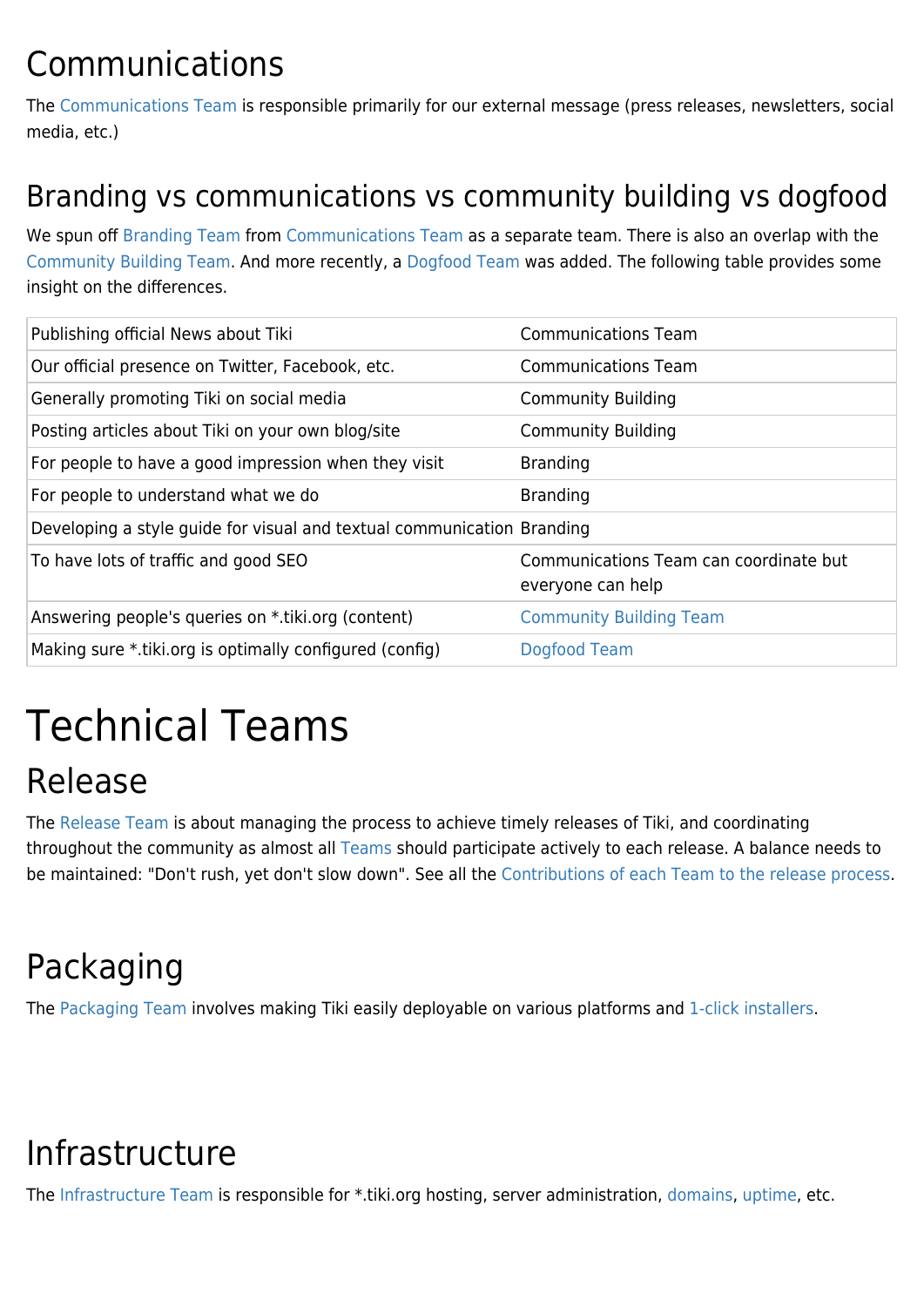# **Security**

The [Security Team](https://translation.tiki.org/Security-Team) is a trusted group. This team is responsible to review security reports and to proceed to a pro-active audit at each major release. Security Team members are added by vote by the Admins following recommendations of current members.

# Performance

The [Performance Team](https://translation.tiki.org/Performance-Team) is interested in high-performance and high availability of Tiki. Tiki should not cause performance bottlenecks on shared hosting, should have options to allow it to be used in highly scalable clustered environments, and high-availability configurations.

# User Experience (UX) & Themes

The [UX and Themes Team](https://translation.tiki.org/UX-and-Themes-Team) is responsible to make Tiki look good and be enjoyable to use for visitors and content creators, and coordinates theme development.

# Continuous Integration

The [Continuous Integration Team](https://translation.tiki.org/Continuous-Integration-Team) focuses on all automation aspects to catch bugs early and to keep the quality high (unit tests, etc.)

# Developer

The [Developers Team](https://translation.tiki.org/Developers-Team) are the umbrella group responsible to make Tiki better as an application. Please see [how](http://dev.tiki.org/how%20to%20get%20commit%20access) [to get commit access](http://dev.tiki.org/how%20to%20get%20commit%20access).

# Related

- [Responsibilities](https://translation.tiki.org/Responsibilities)
- [Lists of members of all Teams](https://translation.tiki.org/Lists-of-members-of-all-Teams)
- [Where](https://translation.tiki.org/Where)
- [WhoWhat](https://translation.tiki.org/WhoWhat)
- [Advisory Board](https://translation.tiki.org/Advisory-Board)
- [SWOT](https://translation.tiki.org/SWOT)
- [Model](https://translation.tiki.org/Model)
- [14 Ways to Contribute to Open Source](http://blog.smartbear.com/software-quality/bid/167051) without Being a Programming Genius or a Rock Star ○ [How To Contribute To Open Source](http://developers.slashdot.org/story/12/03/12/1728234/how-to-contribute-to-open-source-without-being-a-programming-rock-star) without Being a Programming Rock Star

#### Alias

• [team](https://translation.tiki.org/team)